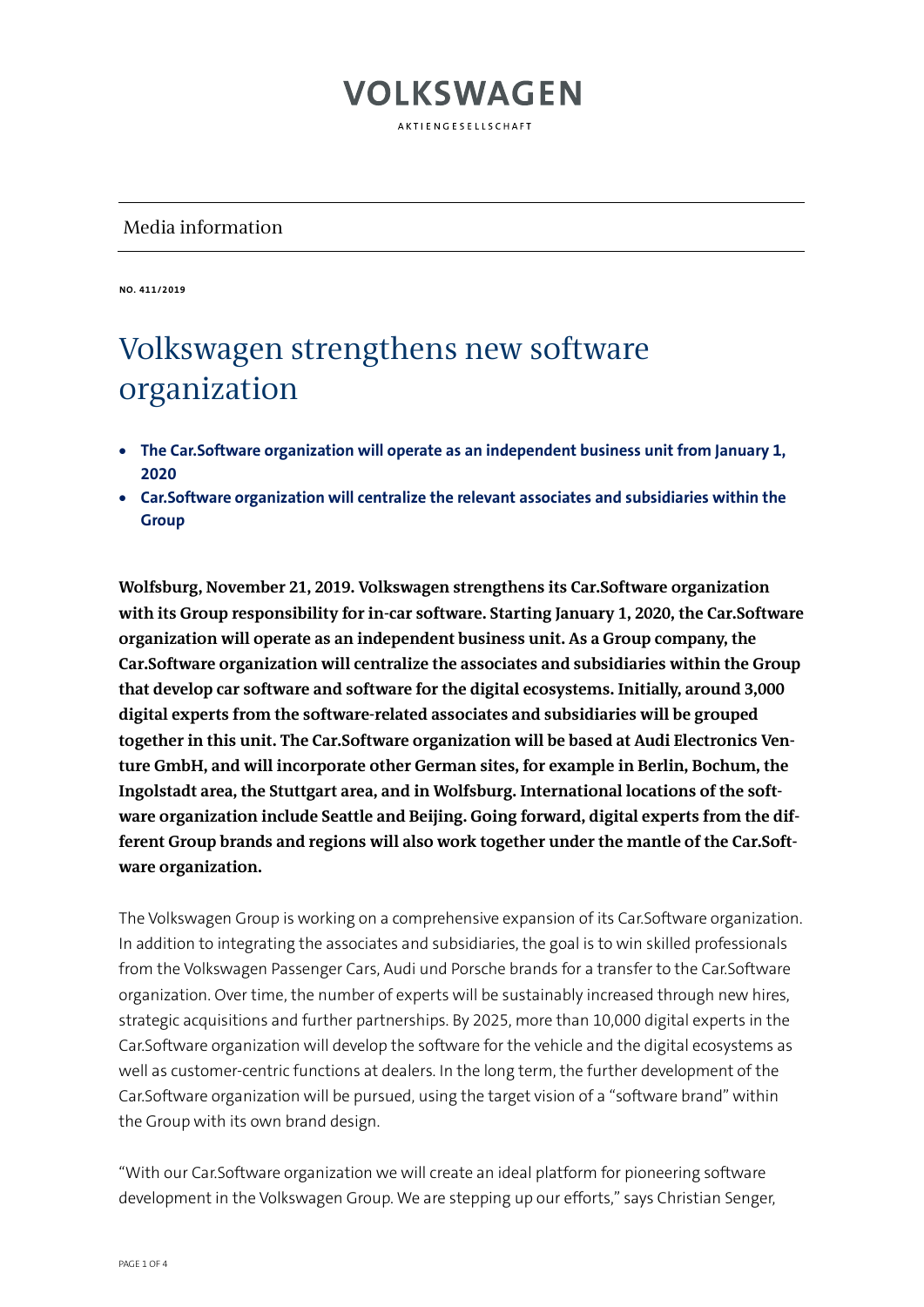AKTIFNGFSFLISCHAFT

Member of the Board of Management of the Volkswagen brand responsible for Digital Car & Services, who has Group-wide responsibility for in-vehicle software. "We will increase our competitiveness in the Volkswagen Group by controlling a much larger share of the value creation in the digitalization of our vehicles going forward. For this reason we will also develop software on a cross-brand basis in the Car.Software organization. This will allow us to achieve important synergies and economies of scale for all brands."

Gunnar Kilian, Member of the Group Board of Management for Human Resources, says: "We are creating clear structures and building up expertise in areas that will be important in the future. Together with employee representatives, we have agreed that the new Car.Software organization will have competitive working conditions based on collective bargaining agreements. These conditions will reflect both the future orientation and challenges of the software industry as well as our attractiveness as an employer. In the process, we will take account of agile, networked ways of working within the software industry and its direct competition as well as the interests of our future employees."

Currently, there is still a number of organizational questions regarding the development of the new unit, for example, the form of company co-determination in the Car.Software organization, the arrangement for switching to the new unit and aspects regarding payment policy. These are to be resolved in close cooperation with the responsible Works Councils over the coming months.

#### In-house share of car software development is to be increased significantly

Volkswagen aims to boost the in-house share of car software development from the current figure of less than 10 percent to at least 60 percent by 2025. The Car.Software organization will play a key role in achieving this goal. The organization will develop cross-brand software in five domains: Connected Car & Device Platform, Intelligent Body & Cockpit, Automated Driving, Vehicle Motion & Energy and Digital Business & Mobility Services. The objective is to establish one uniform software architecture in the Group and bring together parallel development paths in the brands.

The domains will cover the development work on one standard vehicle operating system "vw.os" for all Group vehicles and their connection to the Volkswagen Automotive Cloud, a standardized infotainment platform, all assistance systems including highly automated driving functions such as a motorway or parking garage pilot in cars for end customers, software functions for connecting the drive system, chassis and charging technology, and ecosystems for all of the brands' mobility services and digital business models.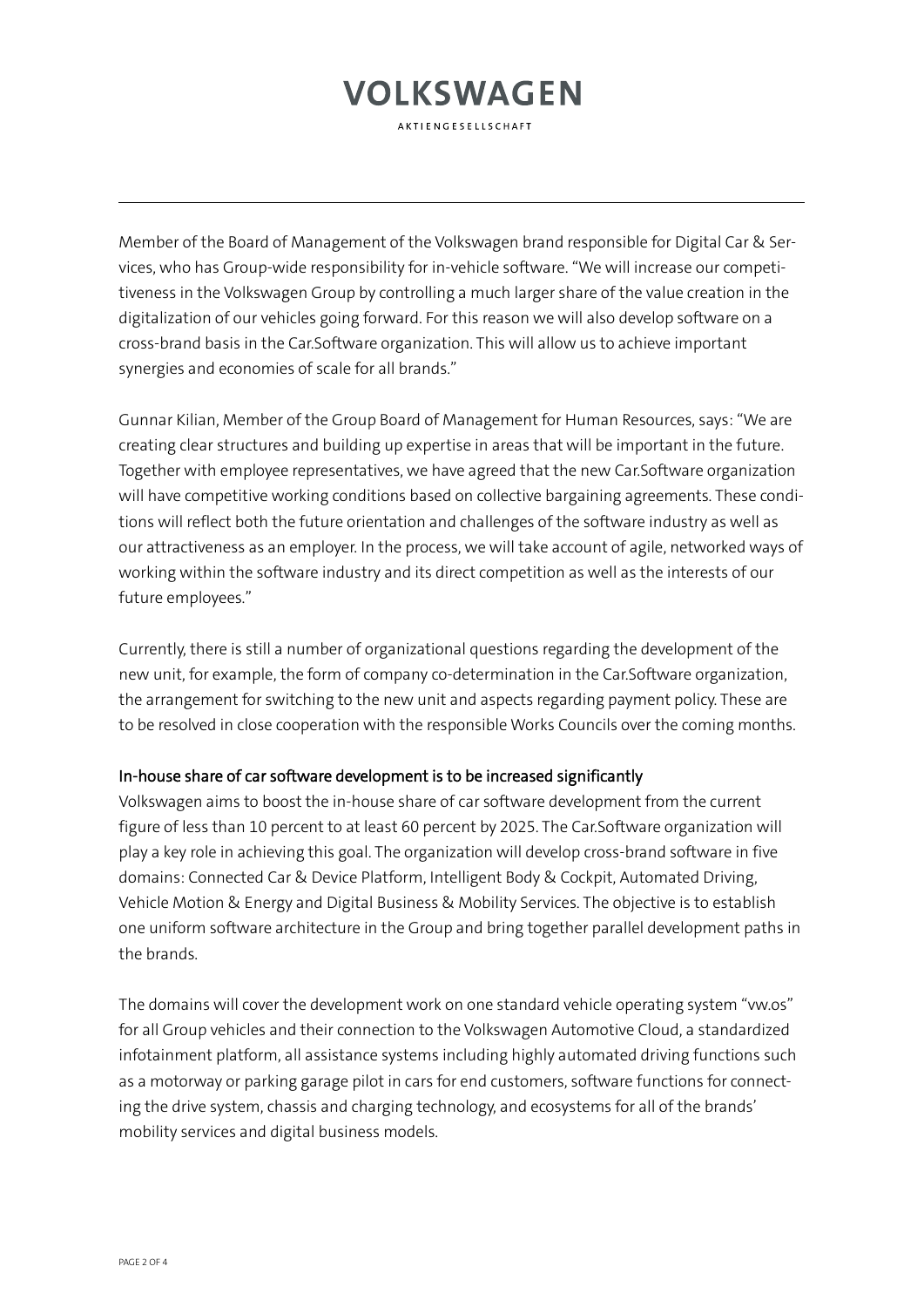AKTIENGESELLSCHAFT

The Car.Software organization intends to invest over EUR 7 billion in its tasks and projects by 2025. Having a uniform software architecture will enable Volkswagen to generate sizable economies of scale in the Group, substantially reducing per-vehicle software costs across all brands.

|                                                                                         | THE CAR.SOFTWARE ORGANIZATIION<br>Volkswagen develops software in five central areas                                                                     |                                                                                                                                                                      |                                                                                                                                                         |                                                                                                                                                                                                                  |
|-----------------------------------------------------------------------------------------|----------------------------------------------------------------------------------------------------------------------------------------------------------|----------------------------------------------------------------------------------------------------------------------------------------------------------------------|---------------------------------------------------------------------------------------------------------------------------------------------------------|------------------------------------------------------------------------------------------------------------------------------------------------------------------------------------------------------------------|
| <b>Connected Car &amp;</b><br><b>Device Platform</b><br>Volkswagen<br>Group             | <b>Intelligent</b><br><b>Body &amp; Cockpit</b><br>Audi                                                                                                  | <b>Automated</b><br><b>Driving</b><br>Audi                                                                                                                           | <b>Vehicle Motion</b><br>& Energy<br>Porsche                                                                                                            | approx. 10,000+<br>experts by 2025<br><b>Digital Business &amp;</b><br><b>Mobility Services</b><br>Volkswagen<br>Passenger Cars                                                                                  |
| 000000101000                                                                            | 6)                                                                                                                                                       |                                                                                                                                                                      |                                                                                                                                                         | $\bullet$                                                                                                                                                                                                        |
| <b>Transform multiple</b><br><b>Backends into One</b><br>Volkswagen Automotive<br>Cloud | Development of a cross-<br>brand, standardized cockpit<br>and body platform<br>for all future E/E-<br>architectures - the<br>"One Infotainment Platform" | A One SW-Stack, cross-<br>branded approach for<br><b>Autonomous Driving/Parking</b><br>and Driver Assistance<br>Systems, scalable from<br>NCAP to Level 3 and beyond | Development and delivery<br>of powertrain, chassis and<br>energy/charging software<br>functions, located on a<br>high performance<br>computing platform | Definition of customer<br>experience and management of<br>requirements for the<br>technology stack for the<br>implementation of the Mobility<br><b>Servcies and Digital Business</b><br>portfolio for all brands |

#### Note to editors:

This text and photo materials can be downloaded a[t www.volkswagen-newsroom.com.](http://www.volkswagen-newsroom.com/)